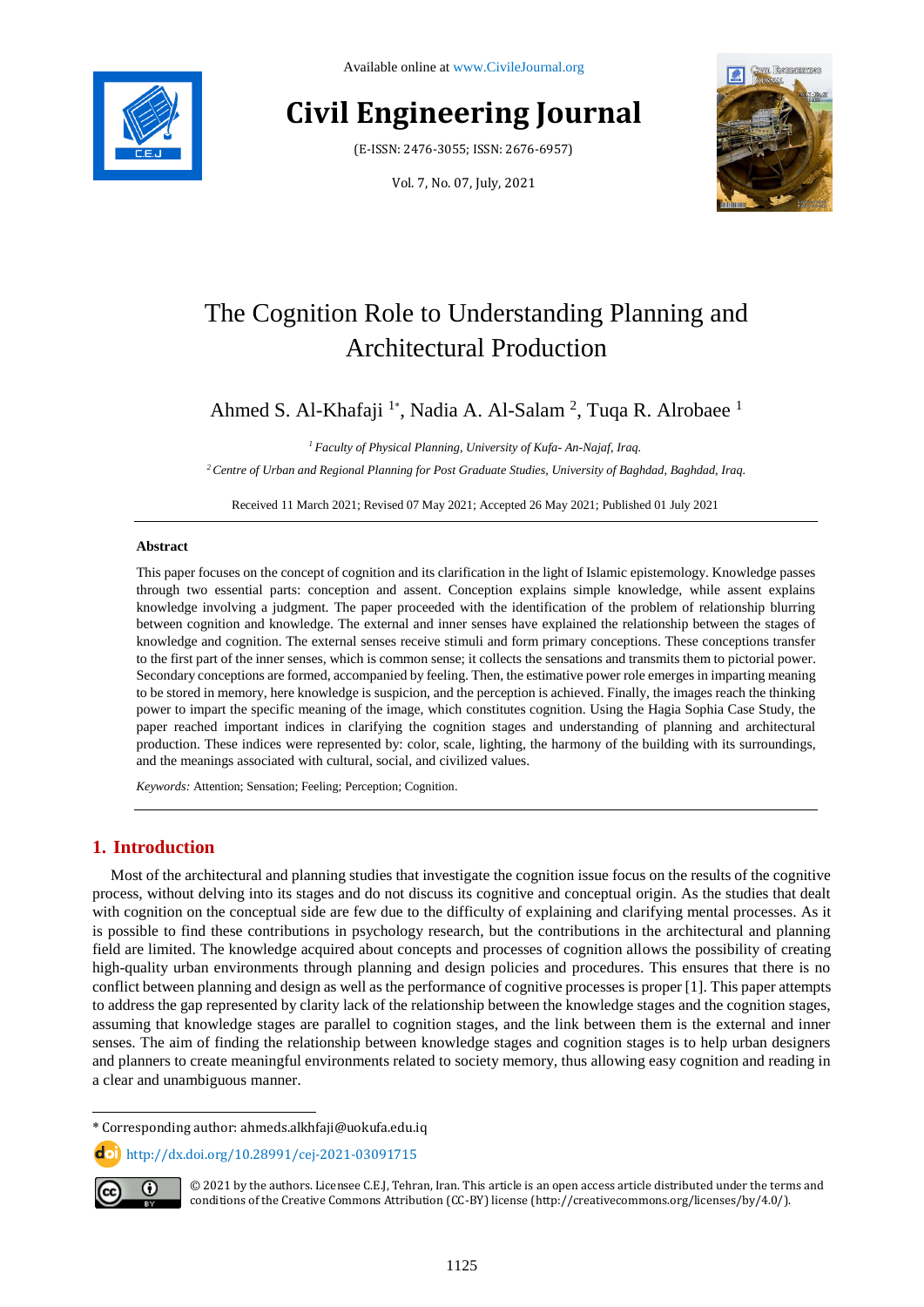Several recent studies have addressed cognition from different perspectives to understand and explain behavioral and psychological issues. The authors find that some studies shed light on the recipient and his behavior, other researches focused on the environment, to understand aspects of the cognitive process. Rad et al. (2021) presented a systematic review of experimental trials and studies that illustrate the emotional and cognitive impact of environments built on the human brain, with a focus on the procedures and techniques used in them. In their study, they recommend that thinking about recent lines of research in cognitive neuroscience can provide new insight to provide a better understanding of the environmental impact on humans [2]. Hollander et al. (2019) stated that context continually influences cognitive and behavioral processes. They have argued that different urban environments may influence dynamic mental states. They sought to test the principles of cognitive engineering: edges, facades/patterns, shapes, and vitality. The study found that these urban principles can stimulate important cognitive responses and positive emotional reactions. It is an important step towards understanding the relationship between human emotions and the built environment [3].

D'Acci (2019) pointed out the effect of urban forms, such as the shape of the streets, on our perception of spaces and our behavior in them, which determine the quality of our daily life and our actions. The study found that urban aesthetics influence perception and walking decision-making when a direction is not the main criterion. The study indicated that the majority of the stratified random sample prefer, assuming the rest of the variables and the continuous/readable streets are constant, to walk through winding paths instead of straight ones [4]. Talebzadeh and Nowghabi (2018) found the place's perception is achieved through the good design of the environment. Providing clarity and readability of buildings gives people a comfortable sense and safety. Also, the perception of environmental images allows people to easily identify and link to the values entrenched in their minds [5]. Taylor (2009) used perception as a tool to compare the concepts of legibility and aesthetics. The study found the aesthetics perception of the environment is a critical indicator. Legibility alone is not an important criterion for townscape quality compared to aesthetics [6].

This study differs from the previous ones in that it attempts to explain the cognitive process, images transfer from external senses to inner senses, and the transition from simple knowledge to the complex one containing meanings. These meanings are formed in the recipient's brain as a result of impressions taken from his/her environment.

# **2. Theoretical Approach**

The theoretical part of this study includes three main items: The first item is Islamic Epistemology, which will be used to explain the relationship between knowledge and perception. The second one includes the clarification of the apparent and the inner senses, as they are the bridge between knowledge and perception. While the third one explains the stages of perception according to the architectural and planning studies.

## **2.1. The Islamic Epistemology**

The study in the knowledge roots requires a set of mental processes done by the human brain, especially cognition. This mental process is the core of epistemology. With it, the truth of things can be known and discovered. The brain plays an essential role in this process [7]. Cognition is the psychological process that contributes to reaching the meanings, connotations of things, and situations. The person deals with this process by organizing, interpreting, and formulating the sensory stimuli related to it in meaningful, holistic forms [8]. It is defined as "the image occurrence in the human brain, or the representation of the thing reality without a judgment against it called a conception, and with the judgment on it is called an assent [9]. Knowledge is mainly divided into two parts, one of which is "Conception", which is simple knowledge, and the other is "Assent", which is complex knowledge involving judgment. The conception is like our understanding of the meaning of heat, light, or sound, while assent is like our belief that heat is energy imported from the sun [10] (See Figure 1).



**Figure 1. Relationship between knowledge and cognition**

This paper adopts the Islamic theory in its interpretation of conception and assent. Conceptions are divided into two main parts: primary and secondary. "Primary conceptions" are the conceptual basis of the human brain; these conceptions are generated directly from receiving things by senses. It is the reason for the conception and presence of ideas in the human brain [11]. Primary conception can be considered a base for every conception in the human brain,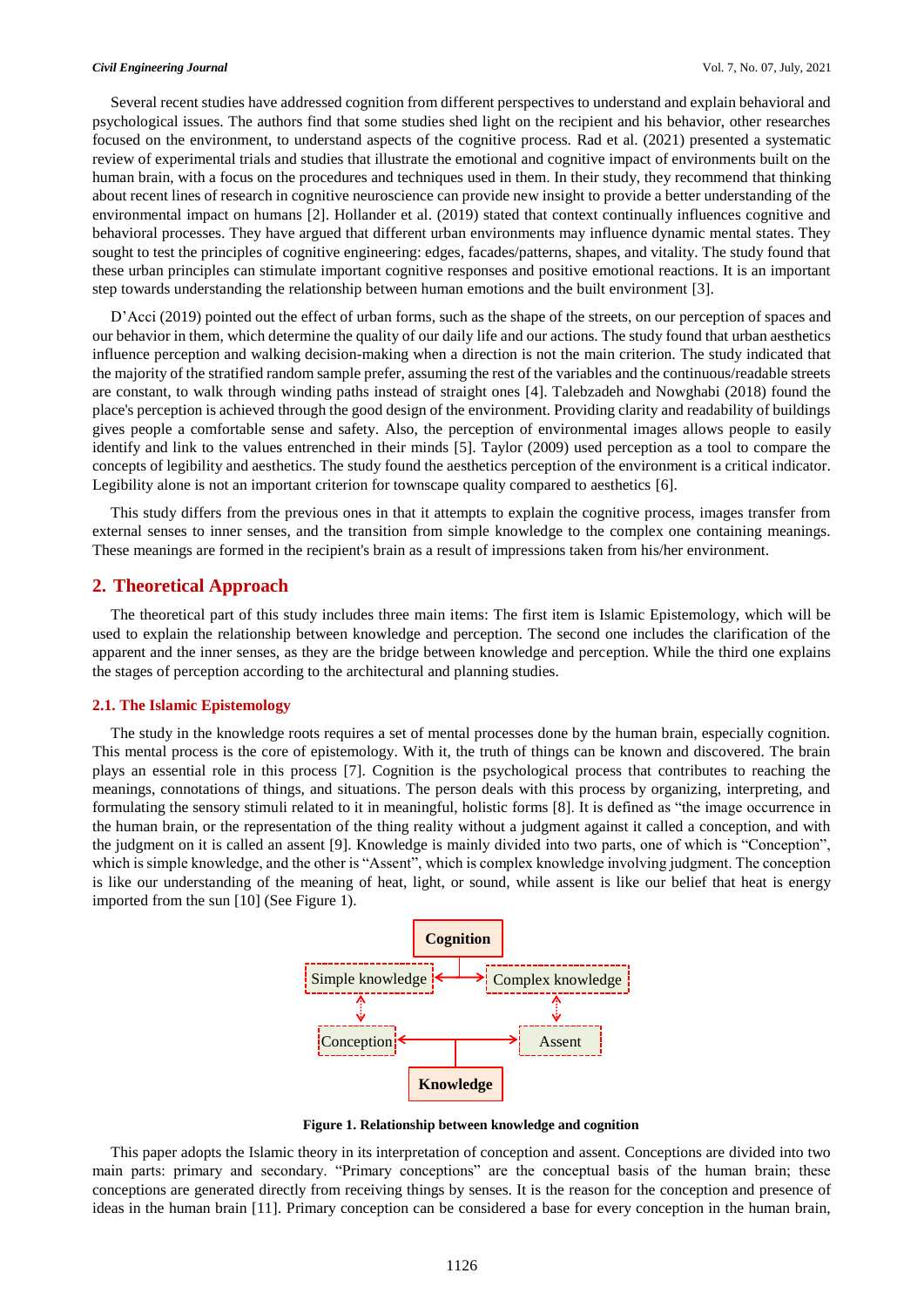#### *Civil Engineering Journal* Vol. 7, No. 07, July, 2021

but this stage is only an introductory stage that has no role in creating concepts and ideas. Another stage is known as the "Secondary conceptions," which takes from elementary meanings the primary basis for conception. It begins with the role of innovation, creation, generating, and extracting new concepts. This is what the Islamic epistemology theory calls "Dispossession" [7]. Assent is a mental act that expresses truthfulness to the one who said it, and the opposite is denial. Assent has degrees; if there is a possibility of its opposite, it is called "suspicion"; otherwise, it is a "certainty" [12] (Figure 2).



**Figure 2. Stages knowledge**

From the above, the authors find that knowledge is achieved starting from the primary conception. It is moving to the secondary conception, then to suspicion, and ending with certainty. In these stages, knowledge is manifested; within them, the stages of cognition are realized. This study clarifies the relationship between cognition and knowledge, assuming that the cognition stages coincide with knowledge stages explained by Islamic epistemology. Therefore, the research will use the external and the inner senses to explain this relationship.

## **2.2. The External and Inner Senses**

The acquisition of knowledge comes from the close relationship between the senses and the brain. It is a process of cognition that brings them together. Cognition is divided into two parts: external perception related to the five external senses and inner cognition related to the brain [13]. As the human brain can use, encode and interpret spatial information [14]. To prove the relationship between cognition stages and knowledge stages, Al-Farabi's theory will be used to clarify the role of the external and inner senses in the process of cognition and knowledge acquisition, according to the following stages:

- External senses get excited as a result of the external stimuli presence they receive [15]. It perceives substance and its suffixes as they exist without abstraction. It perceives images of objects only when they are present but cannot evoke them in their absence, unlike the inner senses, which do not require the presence of the image of the substance. After that, it leads to the first part of the inner senses, which is a common sense [16].
- Common sense: It is the center of the senses and sensation; it is considered a "common force for all the senses" [17]. This sense aims to accept the images perceived by the five external senses and collect them together, then transform them to the other force, which is pictorial power to preserve them [18].
- Pictorial power: It is the force that abstracts substance but preserves its suffixes, such as preserving the color. It is a servant power to estimative power [19]. Pictorial power has the function of innovation and creativity. It forms the stored images derived from common sense into new forms that were not previously recognized by the sense. It superimposes them with each other and separates them from each other according to the choice [20]. If it is adequately adapted, a pleasant feeling occurs; when it is conflicting, a painful feeling occurs [21].
- Estimative power: It is the force that abstracts substance more abstractly than the pictorial and realizes the meanings such as good and bad for a specific subject. It preserves a part of the suffixes of substance, such as the sheep's perception of wolf enmity. Estimative power is the source of all judgments and beliefs that the brain cannot confirm their validity. The brain may accept the validity of these judgments by way of illusion and imagination. The judgments of illusion may be truthful, and the brain will testify to their validity later [22].
- Memory power: It stores the perceived meanings from estimative power [21]. This power's function relates to the extent of a person's ability to remember, his ability to preserve and retrieve meaningful objects when requested [20].
- Thinker or imaginary power: This power controls the images and meanings stored in the two forces: pictorial and memory. It meets and combines them or divides and separates them. It is called a "Thinker" if the image in pictorial power matches with meaning in memory power to reason it. This power is called "Imaginary" if the image does not match the meaning, leading to estimative and unreasonable [21] (See Figure 3).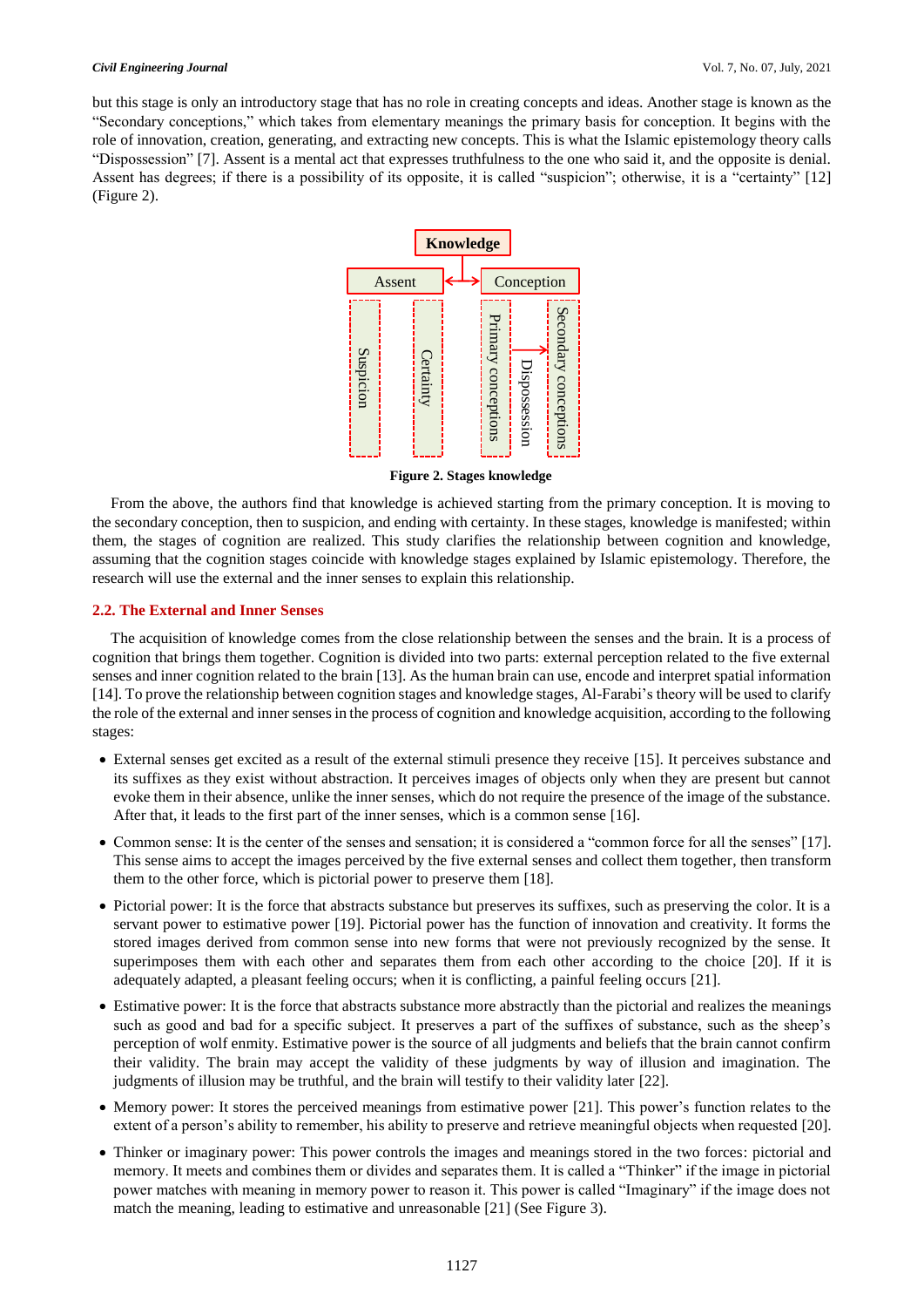

**Figure 3. The senses mediate between knowledge and cognition**

In the next section, the paper will move on to explaining architectural and planning studies of cognition to find the relationships between the stages of cognition and knowledge.

# **2.3. Cognition Stages in Architectural and Planning Studies**

Lynch (1960) was the first author to focus his work on cognition concepts of the urban environment. He described two important things in explaining his theory in the book "Image of the City": the first is the physical elements of the urban environment, the second is the psychological and mental image of the city. He also identified four critical elements in a mental image of the urban environment: legibility, building the image, identity, and image-ability [23].

Several studies dealt with the cognition stages. Some studies have classified it into four stages, starting with attention, sensation, perception, and ending with cognition [24]. Some studies have confirmed that the cognition process consists of five stages: attention, sensation, feeling, perception, and cognition [25]. The authors note from what previously mentioned that the last division is the most comprehensive one so that it will be adopted in this paper.

- *Attention*: It is the first condition for achieving environmental knowledge. It is intended to focus the senses towards an object [26]. Attention is obtained by the stimulus presentation, which is an external factor that stimulates the activity of the human or the activity of one of the sense organs [27]. Several factors contribute to achieving attention, such as scale, size, color, texture, and lighting [28]. It can be said that several issues may attract attention, such as marked difference, variation and change, pattern and constancy, and kinetic succession [29].
- *Sensation*: It is the first threshold for initial perception of the topics we feel when stimuli arouse the various sense organs. It is referred to as the essential instantaneous experience generated by physical stimuli and their direct connection with human receptors [30]. It is also known as receiving physical stimulation and encoding input into the nervous system [31].
- *Feeling*: It is a conscious experience characterized by mental activity. It is accompanied by a specific degree of pleasure or suffering. The emotion is often overlapped with the psychological state and mood. This stage can be considered the link between sensation and perception [32]. Strong evidence has been presented that emotions play a crucial role in perception [33]. Emotion is also closely related to proper judgment. Many researchers have argued that emotions are the source of our intuitive proper judgments [34].
- *Perception*: It is the organization and interpretation of sensory information using our experience. In this stage, the sensory impressions of the stimuli are translated into mental images that produce meanings [35]. These meanings are not necessarily straightforward and specific [36].
- *Cognition*: It is how the person begins to impart meaning to the primary senses' stimuli. The person draws on his experiences and his individual and collective culture [37]. In addition to the context in which he receives these influences. This stage reduces the influences that a person received from his surrounding environment. The influences which the brain can interpret and link them to a cultural, social, political, or civilized value remain. The influences that are not related to meaning be disappeared [30] (See Figure 4).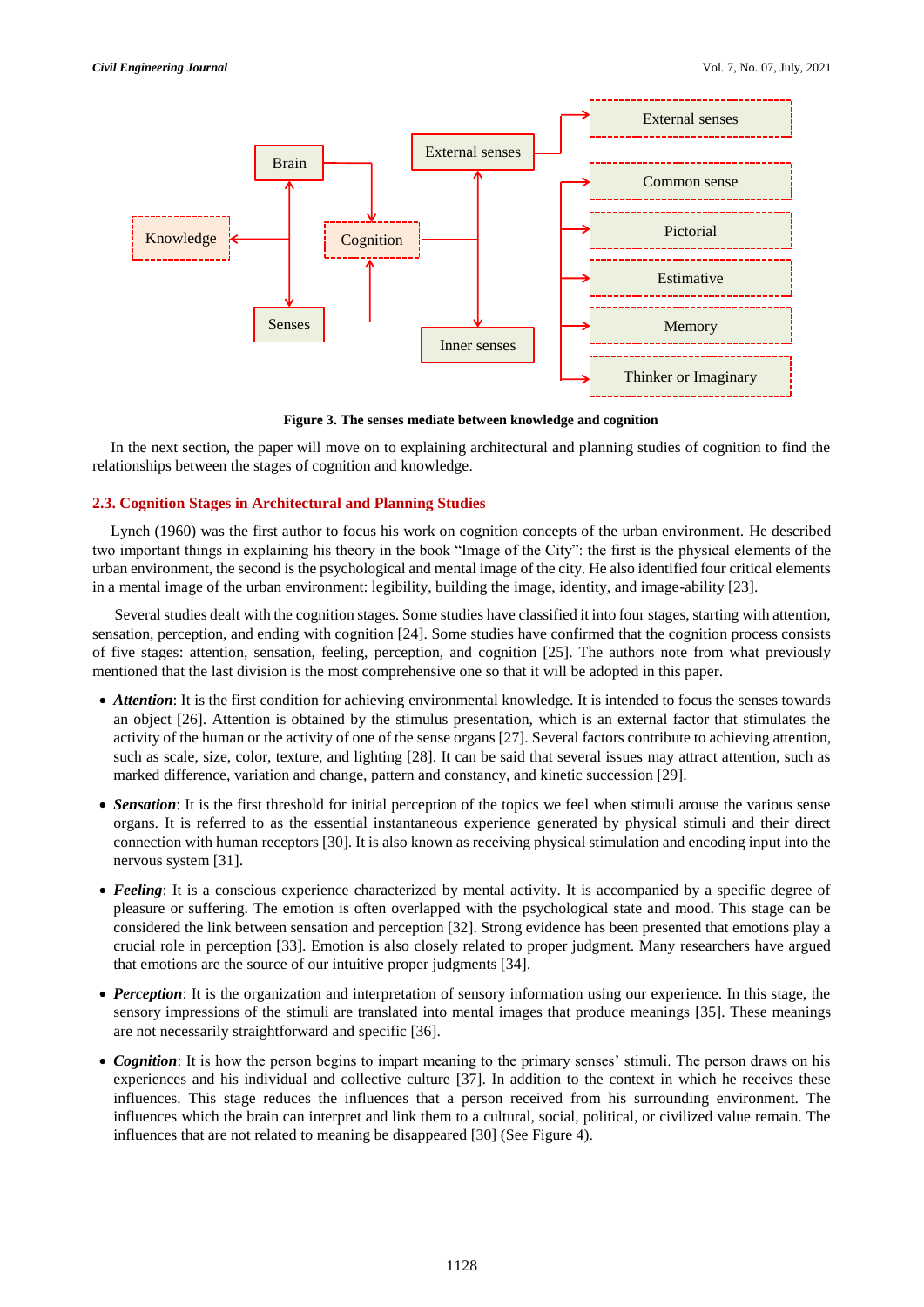



The external and inner senses have explained the relationship between the stages of knowledge and cognition. The external senses receive stimuli and form primary conceptions. These conceptions transfer to the first part of the inner senses, which is common sense; it collects the sensations and transmits them to pictorial power. Secondary conceptions are formed, accompanied by feeling. Then, the estimative power role emerges in imparting meaning to be stored in memory, here knowledge is suspicion, and the perception is achieved. Finally, the images reach the thinking power to impart the specific meaning of the image, which constitutes cognition. Figure 5 summarizes the external senses' role and the inner senses in clarifying the relationship between knowledge and cognition.



**Figure 5. Cognition coincide with knowledge**

# **3. Research Methodology**

The authors relied on philosophical parallels and approaches to find the relationship between knowledge and cognition. The research relied on the role and function of the external and internal senses in clarifying the stages of cognition and used an analytical method in application to the Hagia Sophia building.

# **4. Case Study**

Hagia Sophia was initially built as a Byzantine-style church, which is a two-storey building for holding the monastic rites. It is one of the largest and most luxurious buildings within a complex that includes many buildings. This complex was largely protected by being located outside the city to be safe from the Seljuk and Georgian raids during the thirteenth century. It was established on a high stone hill to be overlooking the Black Sea. This location has given her great importance [38]. The building can be summarized into four periods:

- The first period back to the fourth and fifth centuries AD, when the Bfirst Church was consecrated during the reign of Constantius II. In 360 AD it was built in a close area to the present site of Hagia Sophia, but in 404 AD, the building was burned and completely destroyed [39].
- The second period refers to the fifth and sixth centuries AD when Theodosius II built the Bsecond church in 415. The building was destroyed by a fire during the Nika revolt against Emperor Justinian I in 532 [39].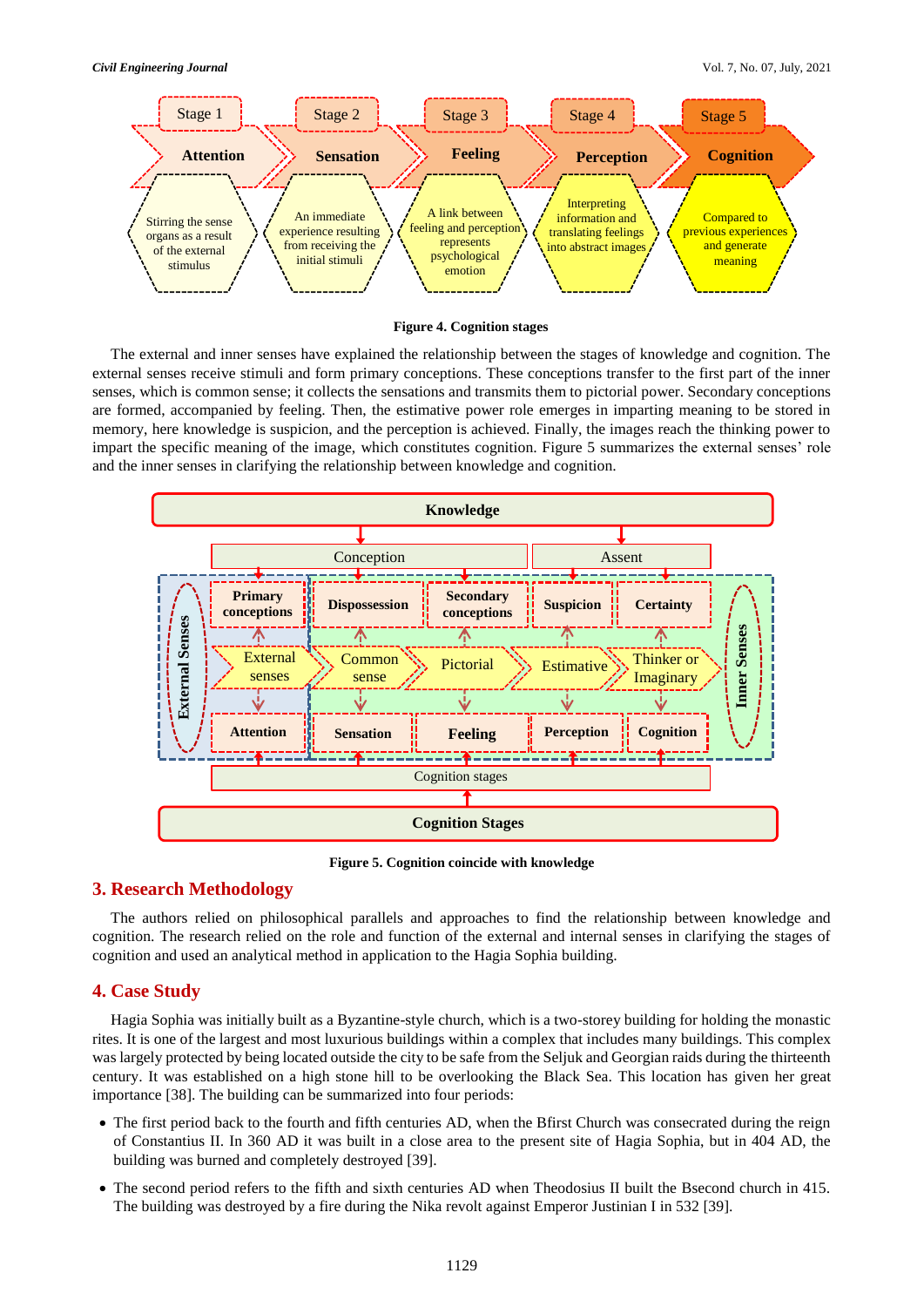- The third stage covers a long period from the sixth century to the fourteenth century AD. When Emperor Justinian I began construction of a new building. It was constructed by the architect Isidore and the physicist Anthemius, it was opened in 537, then, two earthquakes caused cracks that led to the collapse of the dome in 553 and 557. Later, reconstruction work was assigned to Isidore the Younger, who chose materials lighter than previously used. The dome was changed to give the building its current appearance. The works were completed in 562. During the following centuries, the building suffered other severe damage, a great fire broke out in 859, an earthquake in 869, while in 1346, the collapse of some structural elements caused the building to close until 1354 [40].
- The last stage refers to the fifteenth and nineteenth centuries AD, after the conquest of Constantinople in 1453. Mohamed II (the Conqueror Sultan Mohamed) converted the Hagia Sophia into a mosque. Additions were made to it, most notably the Ottoman-style minarets when the modern republic of Turkey in 1934, the building was converted into a museum by Mustafa Kemal Ataturk. In the following centuries, Hagia Sophia underwent many restorations, rebuilding, and amalgamation works [41]. Finally, in the year 2020, it was converted again into a mosque by a court ruling [42].

There are many discussions about Hagia Sophia, whether it is a church or a mosque. Because it lasted 1500 years and witnessed two different religions (Christian and Islamic) and different societies, then it became a museum by gaining religious and cultural value [43]. To clarifying the relationship between the stages of knowledge and cognition in a practical way, the paper will use this building.



**Figure 6. Site of Hagia Sophia**

# **5. Results and Discussion**

# **5.1. First Stage: Attention – External Sense – Primary Conception**

In the attention stage and the acquisition of primary conception, the authors find that scale of the building and the lighting have guided the sense of sight and generated attention towards it without other buildings adjacent to it. The external senses received stimuli from the external environment due to color, scale, and light. The primary conception of knowledge was generated. It represents the basic rule and the first initiation point of cognition (See Figure 7).



**Figure 7. Dominant scale and lighting in the Hagia Sophia**

It was found that the main indices of this stage were Scale, size, luminance, color, texture that produced the primary conceptions. Table 1.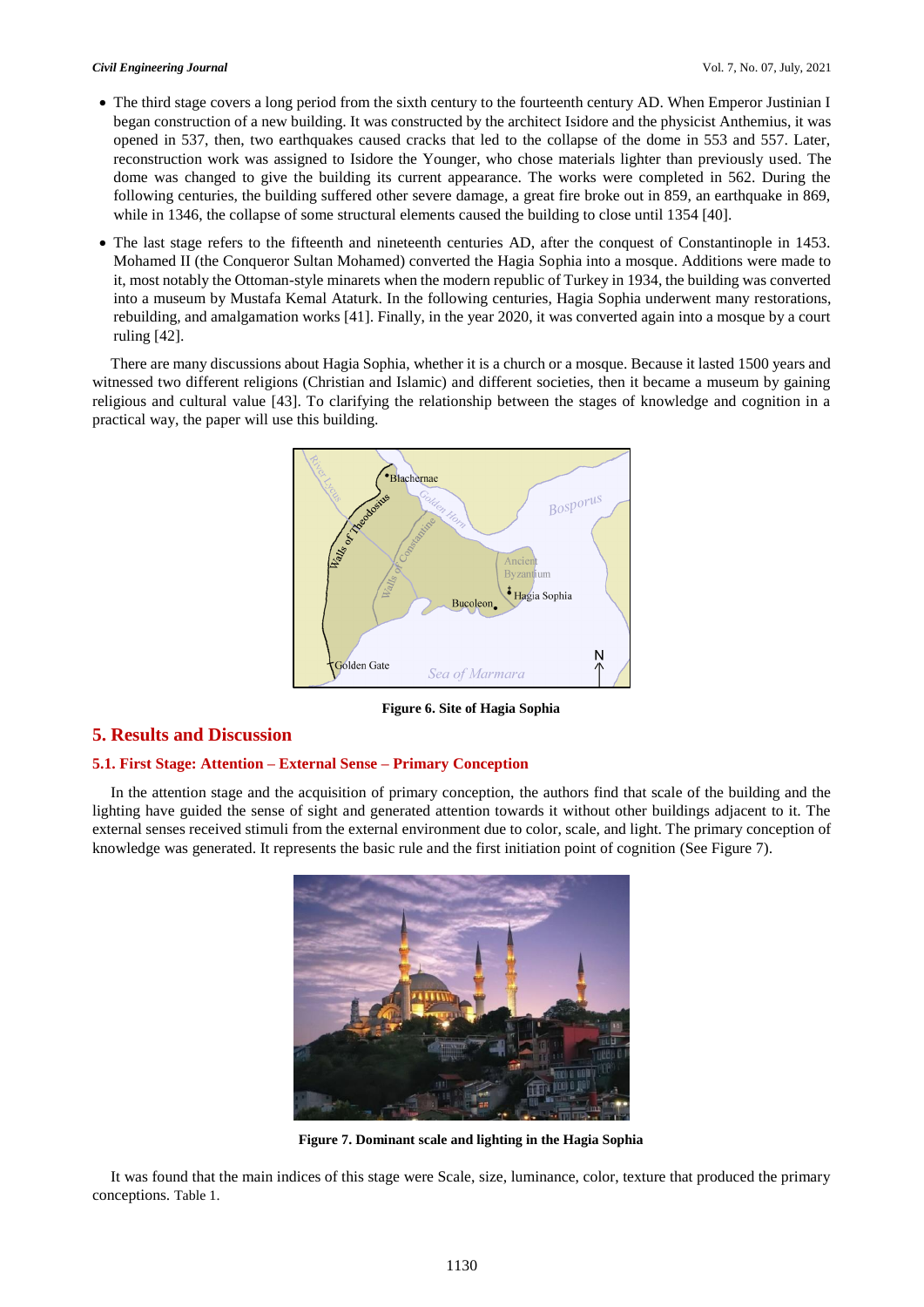## **Table 1. Conceptual indices of the first stage**

| Attention               | <b>External senses</b>         | <b>Primary conceptions</b>                          |
|-------------------------|--------------------------------|-----------------------------------------------------|
| Scale, size, luminance, | The five senses (sight, smell, | Simple primary perception at the boundaries, shape, |
| colour, texture         | hearing, etc.)                 | and size of a building                              |

## **5.2. Second Stage: Sensation and Feeling-Common Sense and Pictorial-Dispossession and Secondary Conceptions**

The Hagia Sophia is designed with its surroundings through the harmony of color, formation, relationship to green areas, fountains, and the sea view. The sensations generated from these elements are combined by common sense, then transferred to a mental stage in which another mental activity begins. This activity creates and stores composite images of innovative new forms, builds, and saving secondary conceptions. A feeling of relief and joy accompany this activity. This stage represents the end of simple perceptions of the building's elevated level (Figure 8).



**Figure 8. Harmony between the building and its surrounding**

It was found that the main indices of this stage were formal harmony, color harmony, and effects of roaring water and green areas that produced the secondary conceptions. Table 2. It should be noted that the sensation stage and the feeling stage are intertwined, therefore it was found that some planning and architectural studies consider them one stage.

#### **Table 2. Conceptual indices of the second stage**

| <b>Sensation - Feeling</b>                                                                                                                                                                                                                          | <b>Common sense - Pictorial</b>                                                                                                                                                    | <b>Dispossession - Secondary conceptions</b>                                                                                                           |
|-----------------------------------------------------------------------------------------------------------------------------------------------------------------------------------------------------------------------------------------------------|------------------------------------------------------------------------------------------------------------------------------------------------------------------------------------|--------------------------------------------------------------------------------------------------------------------------------------------------------|
| A sense of the formal harmony between the building<br>and its surroundings, colour harmony between the<br>building and its surroundings, and effects of roaring<br>water and green areas around the building, creating<br>a joy and relief feeling. | Collecting the various sensations that the<br>five senses received in the previous stage,<br>bringing them together in common sense<br>power, and storing them in pictorial power. | Producing new forms of composite images<br>to preserve them and create an integrated<br>Conception of the building as a whole with<br>its surroundings |

# **5.3. Third Stage: Perception – Estimative - Suspicion**

When looking at the Hagia Sophia building carefully, it was found that the building was built as a church in a Byzantine style. Minarets were added to it later to turn it into a mosque; after that, it turned into a museum then returned to become a mosque. These transformations affected the brain's estimative power, as they worked to abstract the building shape and generated meaning through the issuance of primary judgments.

These judgments depend on the formal characteristics of the building and drew on experiences stored in memory. However, it could not generate a clear and specific meaning, which caused suspicion about the building knowledge, whether it was a church, mosque, or museum (See Figure 9).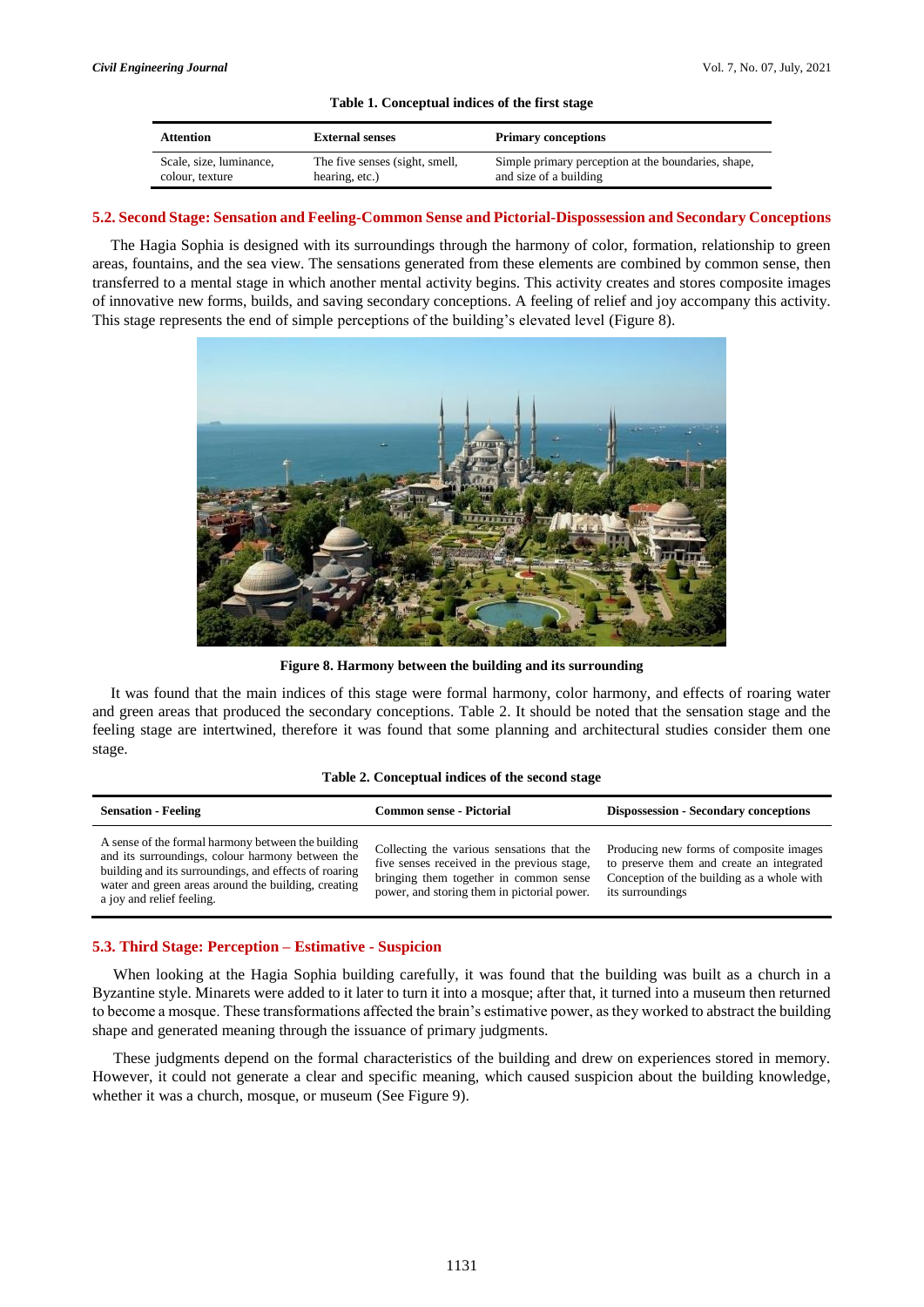

**Figure 9. Byzantine style and Ottoman-style for element building**

It was found that the main index of this stage was a difference between the building parts that produced a lack of meaning clarity of the building and generated suspicion (Table 3).

|  | Table 3. Conceptual indices of the third stage |  |  |  |  |
|--|------------------------------------------------|--|--|--|--|
|--|------------------------------------------------|--|--|--|--|

| Perception                              | <b>Estimative</b>                  | <b>Suspicion</b>                                               |
|-----------------------------------------|------------------------------------|----------------------------------------------------------------|
| A difference between the building parts | It stripped the building shape and | Suspicion and uncertainty in the judgment release for not      |
| as a result of adding the Ottoman       | generated elementary meanings and  | generating a clear and specific meaning about the knowledge of |
| minarets to the Byzantine building      | judgments                          | the building, whether it is a church, museum, or mosque        |

## **5.4. Fourth stage: Cognition – Thinker - Certainty**

Because of the changes that occurred in Hagia Sophia in form, function, and two religions (Christian and Islamic) punished it. In addition to the difference in society over time, it has become a museum for its human values acquisition. In this regard, we cannot disagree about the building's meaning linked to cultural, social, political, and urban values. Those values that the brain could explain according to the stored meanings, so its brain became certain because of the correspondence between image and meaning of the building. These values have been added to the building to be an icon and important landmark in Istanbul. This is what made it a museum expressing the culture and history of society (Figure 10).



**Figure 10. Hagia Sophia as a landmark**

It was found that the main index of this stage was the different functions of the building across the different eras, which produced certain civilizational and cultural values (Table 4).

# **Table 4. Conceptual indices of the fourth stage**

| Cognition                                   | Thinker                                         | <b>Certainty</b>                                   |
|---------------------------------------------|-------------------------------------------------|----------------------------------------------------|
| Explaining the difference in form and       | The cultural, social, and civilizational values | Final judgment as a result of the building's image |
| function due to the succession of different | of the building matched the meanings stored in  | congruence with its cultural and social meaning,   |
| political and social systems.               | the brain.                                      | which made it an important landmark in Istanbul.   |

# **6. Conclusions**

Cognition of the urban environment is a goal for architects and urban designers. They strive to make environments clear and understandable to the recipient. Therefore, this paper explains the stages that cognition goes through to reach knowledge and generate meanings about a place. The relationship between knowledge and cognition is explained by the external and the inner senses. Stimuli are the essential part of the cognitive process, as it is the main outlet in the cognitive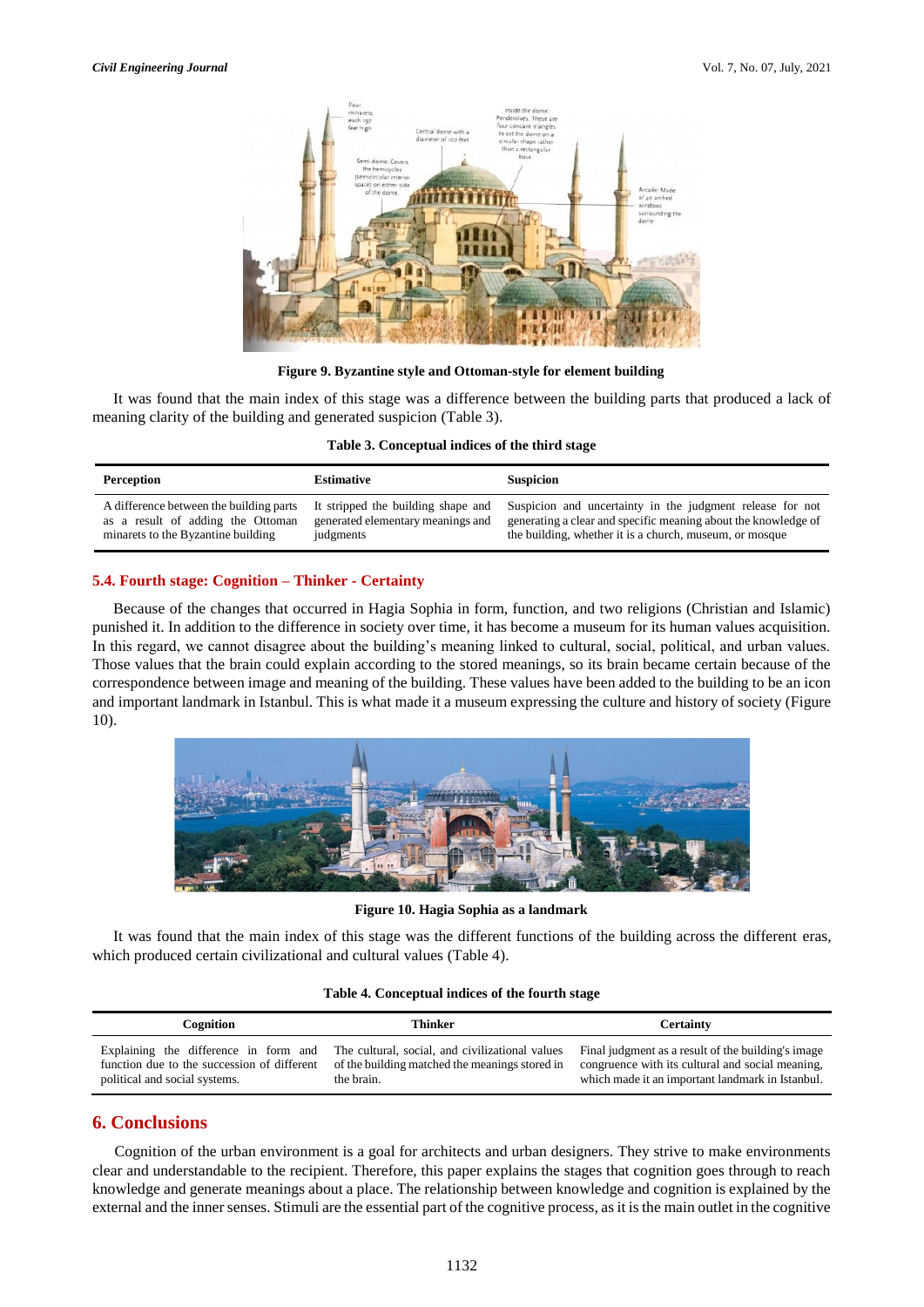#### *Civil Engineering Journal* Vol. 7, No. 07, July, 2021

process. As the brain deals with the images, it passes out and ignores the others. Cognition in the first stage is not limited to the sense of sight in receiving formal stimuli. Instead, it goes beyond that to include olfactory stimuli such as odors, auditory such as roaring water or noise, and touch-like roughness or smoothness of surfaces, as well as taste stimuli. Common sense can combine it with trying to abstract the material and obtain the overall meanings.

The harmony of color, shape and geometric proportions plays an important role in generating good impressions of places, as they introvert the perception. If the impression is good, positive perception and a feeling of comfort and pleasure are generated. This feeling makes places acceptable and increases attachment to them. Cultural storage and experiences also have an essential influence in generating and retaining meanings. The meanings and perceptions that do not find an explanation in the brain are not preserved. The meanings of cultural and social value remain; this is the cognitive process's goal and purpose.

# **7. Declarations**

# **7.1. Author Contributions**

Conceptualization, A.S.A., N.A.A., and T.R.A.; writing—original draft preparation, A.S.A., N.A.A., and T.R.A.; writing—review and editing, A.S.A., N.A.A., and T.R.A. All authors have read and agreed to the published version of the manuscript.

## **7.2. Data Availability Statement**

Data sharing is not applicable to this article.

# **7.3. Funding**

The authors received no financial support for the research, authorship, and/or publication of this article.

## **7.4. Acknowledgements**

We would like to thank Dr. Ali A. Al-Maliki, a lecturer at the Department of Civil Engineering/College of Engineering/University of Thi\_Qar (Iraq), for his technical support. Also, we would like to thank Hisham Adnan AlMumar, a lecturer at the Department of Regional planning/College of Physical Planning/University of Kufa (Iraq), the specialist in the English language, for his support in language correction.

# **7.5. Conflicts of Interest**

The authors declare no conflict of interest.

# **8. References**

- [1] Gärling, Tommy, and Reginald G. Golledge. "Environmental Perception and Cognition." Advance in Environment, Behavior, and Design (1989): 203–236. doi:10.1007/978-1-4613-0717-4\_7.
- [2] Rad, Parastou Naghibi, Farzaneh Behzadi, Abbas Yazdanfar, Hessam Ghamari, Erfan Zabeh, and Reza Lashgari. "Cognitive and Perceptual Influences of Architectural and Urban Environments with an Emphasis on the Experimental Procedures and Techniques" (January 18, 2021). doi:10.31234/osf.io/d2h4m.
- [3] Hollander, Justin B., Alexandra Purdy, Andrew Wiley, Veronica Foster, Robert J.K. Jacob, Holly A. Taylor, and Tad T. Brunyé. "Seeing the City: Using Eye-Tracking Technology to Explore Cognitive Responses to the Built Environment." Journal of Urbanism: International Research on Placemaking and Urban Sustainability 12, no. 2 (October 22, 2018): 156–171. doi:10.1080/17549175.2018.1531908.
- [4] D'Acci, Luca. "Aesthetical Cognitive Perceptions of Urban Street Form. Pedestrian Preferences Towards Straight or Curvy Route Shapes." Journal of Urban Design 24, no. 6 (January 15, 2019): 896–912. doi:10.1080/13574809.2018.1554994.
- [5] Talebzadeh, Adeleh, and Azadeh Sharifi Nowghabi. "The Visual Effects of Store's Signage Displays in Urban Landscape." Civil Engineering Journal 5, no. 1 (2019): 191-199. doi:10.28991/cej-2019-03091237.
- [6] Taylor, Nigel. "Legibility and Aesthetics in Urban Design." Journal of Urban Design 14, no. 2 (May 2009): 189–202. doi:10.1080/13574800802670929.
- [7] Al-Ṣadr, Muḥammad Bāqir. Our philosophy. Translated by Shams Constantine Inati. London. (1987).
- [8] Benflis, Khadija. "Patterns of Sovereignty of the Brain, Visual Perception and Memory, a Comparative Study of Students with Learning Difficulties in Writing and Mathematics." Doctoral, University of the Mentouri Brothers – Constantine (2008).
- [9] Al-Jarjani, Ali. The Book of Definitions. 1st Edition ed. Beirut: Lebanon Library, (1990).
- [10] Parıldar, Sümeyye. "Intentionality as Immateriality and Mullā Ṣadrā on the Soul." Studies in the History of Philosophy of Mind (2020): 21–43. doi:10.1007/978-3-030-39884-2\_2.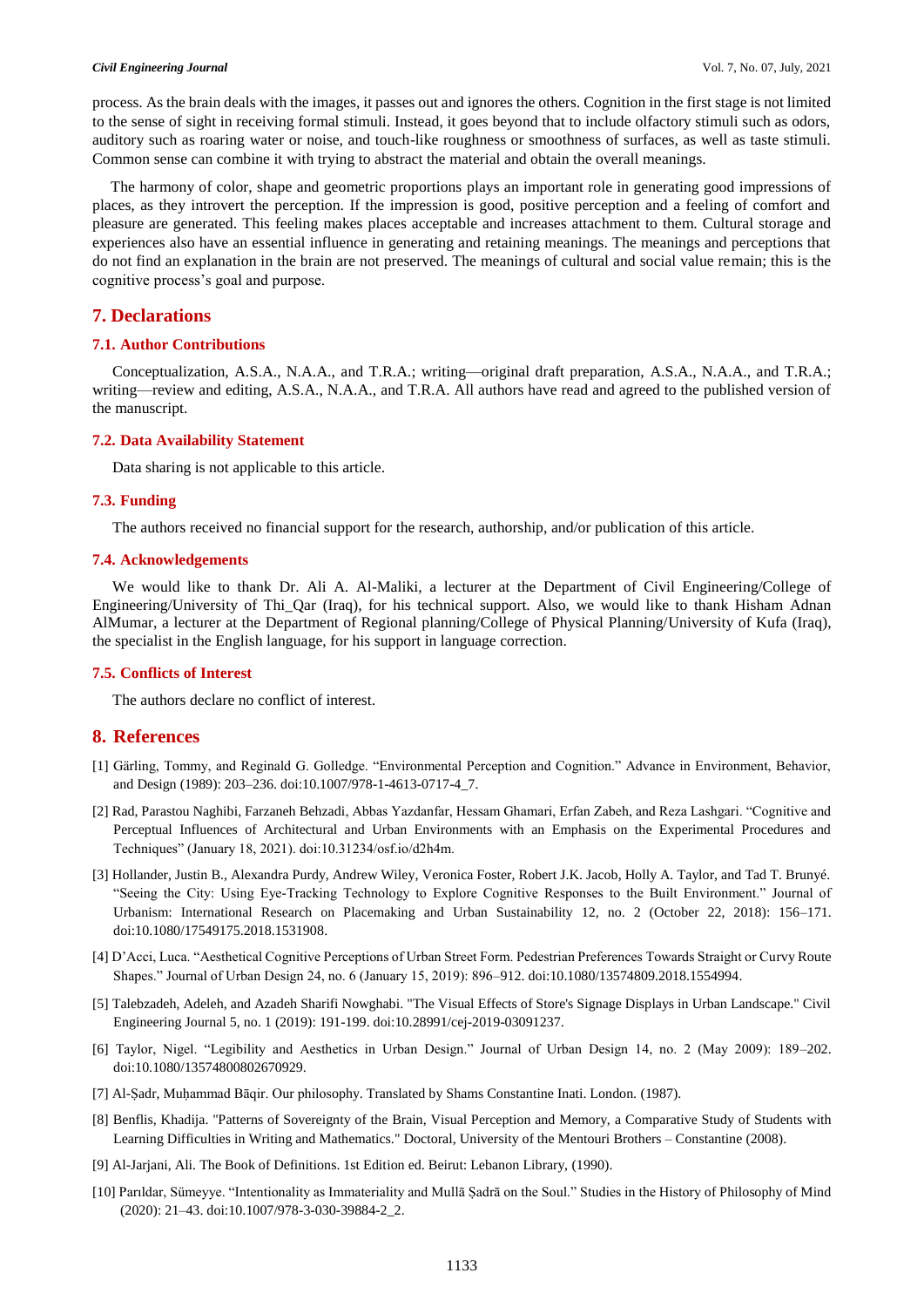- [11] Al-Kamali, Mohammed. Lectures in Islamic Philosophy, Theory of Knowledge in a New Dress. 1st Edition e.d.: Al-Faw Institution for Publishing, Distribution and Advertising (1991).
- [12] López-Farjeat, Luis Xavier. al-Farabi's Psychology and Epistemology. In Stanford Encyclopedia of Philosophy (2016).
- [13] Tavana, Mohammad Ali, Hamid Nassaj, and Morteza Bahrani. "Reconstruction of the Sociopolitical Hierarchy in Farabi's Virtuous City based on Type of Knowledge and Function." Cosmos and History: The Journal of Natural and Social Philosophy 14, no. 3 (2018): 297-320.
- [14] Bratman, Gregory N., Gretchen C. Daily, Benjamin J. Levy, and James J. Gross. "The Benefits of Nature Experience: Improved Affect and Cognition." Landscape and Urban Planning 138 (June 2015): 41–50. doi:10.1016/j.landurbplan.2015.02.005.
- [15] Reid, Thomas. "Of the Powers We Have by Means of Our External Senses." Essays on the Intellectual Powers of Man (2010).
- [16] Komaromi, A. L. Peter Olivi on Perception, Attention, Cognition and Free Will. Philosophy Models (2021).
- [17] Rauf, Muhammad, Mushtaq Ahmad, and Zafar Iqbal. "Al-Farabi's philosophy of education." Educational Research International 1, no. 2 (2013): 85-94.
- [18] Nasr, Seyyed Hossein, and Oliver Leaman, eds. "History of Islamic Philosophy" (March 7, 2013). doi: 10.4324/9780203824597.
- [19] Najati, Muhammad Othman. Perception of Ibn Sina- Research in Psychology amidst the Arabs. Third Edition ed: Al-Shorouk. (1980).
- [20] Alrobaee, Tuqa Raad, and Ibrahim Jawad Kadhim. "The Schematic Thought of Cities beyond the Hermann Theory." The iraqi journal of architecture and planning 14, no. 2 (2018): 232-246.
- [21] Ati, Ibrahim. The Human in Islamic Philosophy Al-Farabi Model. Egypt: The Egyptian General Authority for Books (1993).
- [22] Ivry, Alfred. Arabic and Islamic psychology and philosophy of mind. In Stanford Encyclopedia of Philosophy (2008).
- [23] Lynch, Kevin. The image of the city. Vol. 11: MIT press (1960).
- [24] Ibrahim, Dhabia Farouk. "The Planning Dimensions of Place Communication in Urban Environment." Higher Institution of the Urban and Regional Planning, University of Baghdad, Iraq, (2007).
- [25] Qassab, Ahmad Saeed, and Sabah Mwafaq AlHalabia. "Architecture between sensation and perception."Tishreen University Journal for Research and Scientific Studies -Engineering Sciences Series (2018).
- [26] Saliba, Jamil. Philosophical Lexicon in Arabic, French and Latin terms. Lebanon: Lebanese Book, (1973).
- [27] White, Holly, and Priti Shah. "Focus: Attention Science: Attention in Urban and Natural Environments." The Yale journal of biology and medicine 92, no. 1 (2019): 115.
- [28] Isaac, Alan Reginald George. Approach to architectural design. Butterworth, (1971).
- [29] Rapoport, Amos. Human aspects of urban form: towards a man—environment approach to urban form and design: 2016.
- [30] Al-Alwan, Huda. "The Articulation of the Architectural Environment: A Psychophysical Study of the Mental Representation of Complex Environments." Ph.D., Department of Architecture, University of Baghdad, Iraq (2001).
- [31] Selst, Van. Introductory Psychology Chapter 4: Sensation & Perception. In Sensation and Perception Chapter 4 of Feist & Rosenberg Psychology: Perspectives & Connections. USA: The California State University (2014).
- [32] Al-Jasmani, Abd Ali. Psychology and its Educational and Social Applications. Baghdad: A Eternity (1984).
- [33] Liu, Ye, QiuFang Fu, and XiaoLan Fu. "The Interaction between Cognition and Emotion." Chinese Science Bulletin 54, no. 22 (November 2009): 4102–4116. doi:10.1007/s11434-009-0632-2.
- [34] Greene, Joshua D, R Brian Sommerville, Leigh E Nystrom, John M Darley, and Jonathan D Cohen. "An fMRI investigation of emotional engagement in moral judgment." Science 293, no. 5537 (September 14, 2001): 2105–2108. doi: 10.1126/science.1062872.
- [35] Qiong, O. U. "A brief introduction to perception." Studies in Literature and Language 15, no. 4 (2017): 18-28. doi: 10.3968/10055.
- [36] Aouf, Ahmed Mohamed. Introduction in Urban Design. United Arab Emirates: Zayed Center for History and Heritage (2002).
- [37] Bostancı, Seda, and Suzan Girginkaya Akdağ. "Understanding Aesthetic Experiences of Architectural Students in Vertical and Horizontal Campuses: A Comprehensive Approach." Journal of Contemporary Urban Affairs 4, no. 2 (2020): 13-26.
- [38] Eastmond, Antony. Art and identity in thirteenth-century Byzantium: Hagia Sophia and the empire of Trebizond. Routledge, (2017).
- [39] Necipoğlu, Gülru. "The life of an imperial monument: Hagia Sophia after Byzantium." (1992).